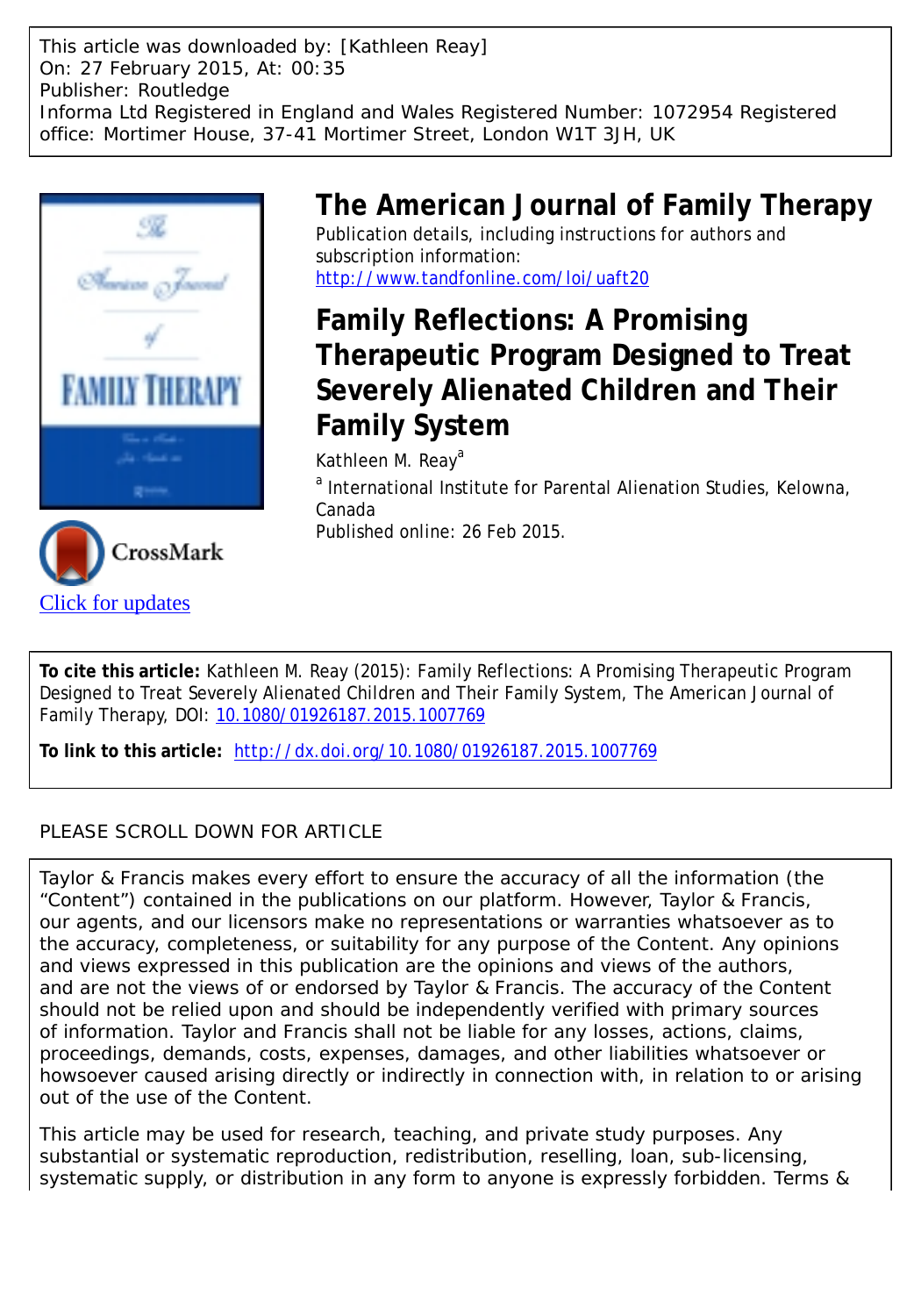Conditions of access and use can be found at [http://www.tandfonline.com/page/terms](http://www.tandfonline.com/page/terms-and-conditions)[and-conditions](http://www.tandfonline.com/page/terms-and-conditions)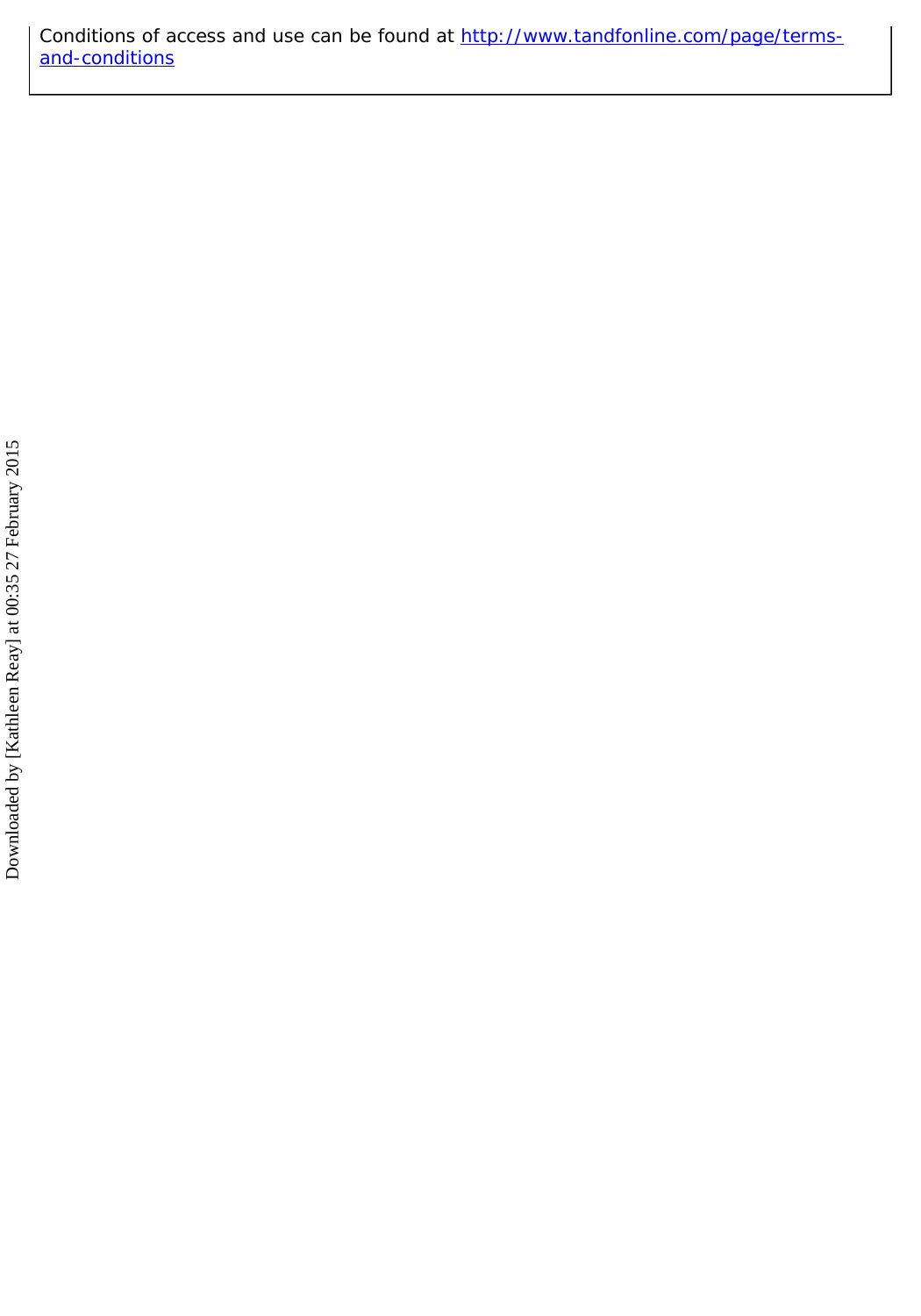#### **EXP** Routledge Taylor & Francis Group

## **Family Reflections: A Promising Therapeutic Program Designed to Treat Severely Alienated Children and Their Family System**

#### KATHLEEN M. REAY

*International Institute for Parental Alienation Studies, Kelowna, Canada*

*Parental alienation is a form of child psychological abuse and traditional therapeutic approaches do not work with these types of cases. This article provides explanation for the gross failure of traditional therapeutic approaches. The rest of the article discusses the Family Reflections Reunification Program (FRRP), specifically designed to treat severely alienated children and their family system. This program was piloted in 2012 with 22 children in 12 families. Evaluations at the end of the retreat and at 3-month, 6-month, 9-month, and 12-month follow-ups demonstrate a 95% success rate in re-establishing and maintaining a relationship between children and once-rejected parents.*

It is not uncommon to work with clients who are undergoing the devastating effects of a bitter divorce or custody dispute. Parental alienation is a particularly pernicious outcome of dysfunctional family relationships and is a burgeoning phenomenon in psycho-legal communities. By definition, the term *alienation* is used to indicate that a child has rejected a parent without a reasonable or valid reason—that is, for weak, trivial, frivolous, or absurd reasons. This phenomenon is commonly known as *parental alienation*. By contrast, the term *estrangement* is used to indicate that a child has rejected a parent for reasonable or valid reasons—that is, as a result of bona fide abuse, neglect, or markedly deficient parenting. These definitions are generally accepted within the clinical literature (Bernet, 2010; Fidler, Bala, & Saini, 2013; Lorandos, Bernet, & Sauber, 2013).

In the setting of parental alienation, the favored parent is typically referred to as the *alienating parent*, and the rejected normative parent is

Address correspondence to Kathleen M. Reay, Ph.D., International Institute for Parental Alienation Studies, 101-1865 Dilworth Drive, Suite 515, Kelowna, BC V1Y 9T1, Canada. E-mail: drkathleenreay@gmail.com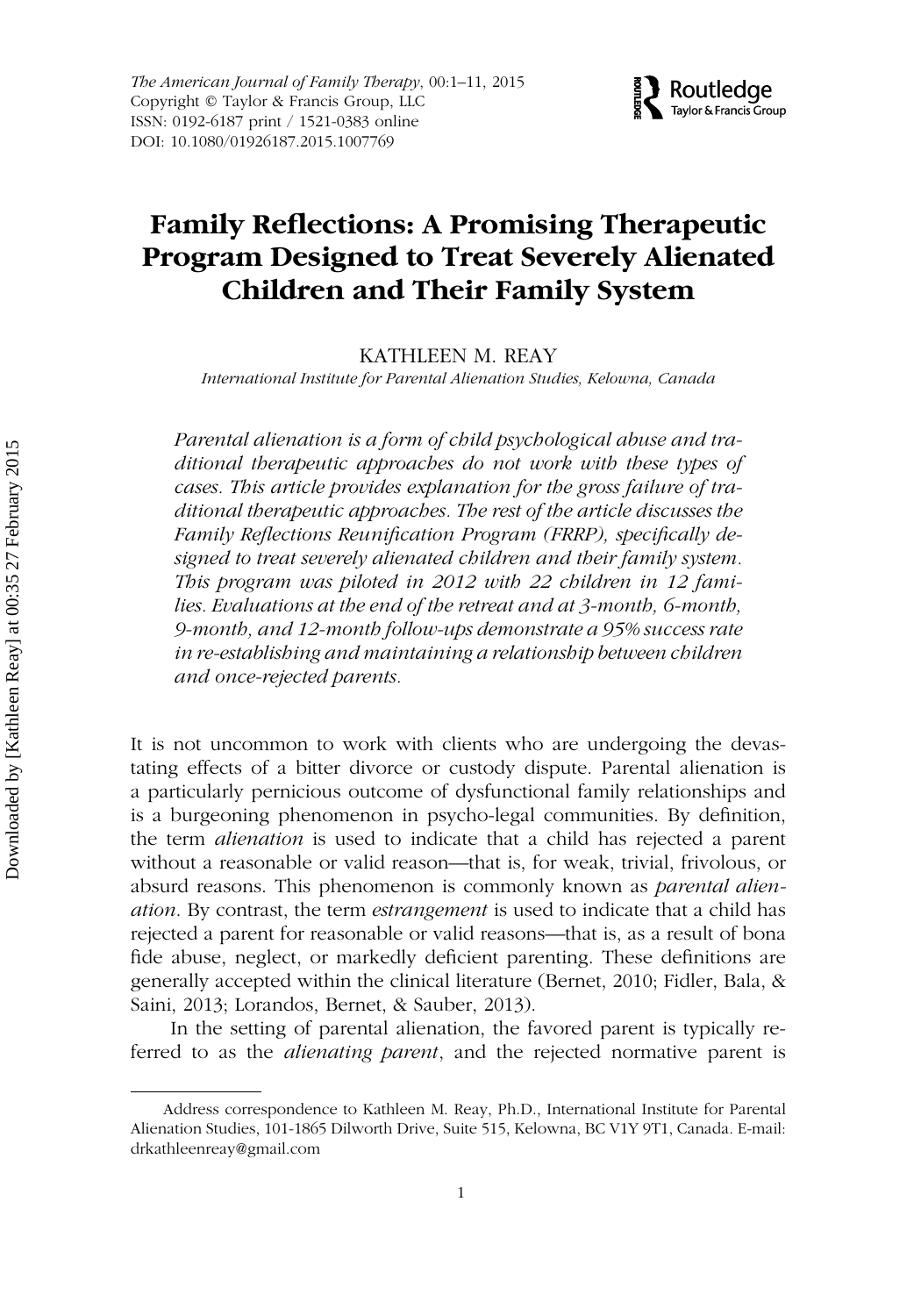typically referred to as the *target parent*. Parental alienation is a valid concept and the diagnostic criteria for parental alienation are reliable (Baker & Darnall, 2006, 2007; Rueda, 2004). In accordance with these definitions, generally accepted manifestations of parental alienation include:

- A campaign of denigration against the target parent;
- Weak, frivolous, and absurd rationalizations for the denigration;
- Lack of ambivalence:
- The independent thinker phenomenon;
- Reflexive support of the alienating parent;
- Cruelty towards the target parent with no remorse or guilt;
- Presence of borrowed scenarios:
- Spread of the animosity to the extended family of the target parent;
- A good base-line relationship between the target parent and the child; and
- An abrupt, negative change in the relationship between the target parent and child, generally corresponding to the onset of the separation/divorce proceedings (Gardner et al., 2006; Lorandos et al., 2013; Miller, 2013).

There are three levels of parental alienation: mild, moderate, and severe (Gardner et al., 2006; Lorandos et al., 2013). In mild cases, the child opposes contact with the target parent however appreciates the time with that parent once parenting time is in progress. In moderate cases, the child unequivocally opposes contact with the target parent and is tenaciously oppositional with that parent once parenting time is in progress. In severe cases, the child diligently and resolvedly opposes contact with the target parent and may shroud or flee to prevent any form of contact with the target parent. The eight specific manifestations of parental alienation are almost always present in severely alienated children but rarely present in severely estranged children (Gardner et al., 2006; Lorandos et al., 2013).

Child psychological abuse is included as a new disorder in the *Diagnostic and Statistical Manual of Mental Disorders* (5th ed.; *DSM–5*; American Psychiatric Association, 2013) and is defined as "nonaccidental verbal or symbolic acts by a child's parent or caregiver that result, or have reasonable potential to result, in significant psychological harm to the child" (p. 719). Several examples of child psychological abuse are offered in the DSM-5 including, but not limited to, "berating, disparaging, or humiliating the child; threatening the child; harming/abandoning—or indicating that the alleged offender will harm/abandon—people or things that the child cares about *...* ." (p. 719).

Parental alienation meets the criteria for child psychological abuse in the DSM-5 and must therefore be treated as any other form of child abuse. In severe cases of alienation, it is necessary to protect children and youths from the further influence of the abusive favored parent or any other individual who clearly helps proliferate the alienation dynamics (i.e., older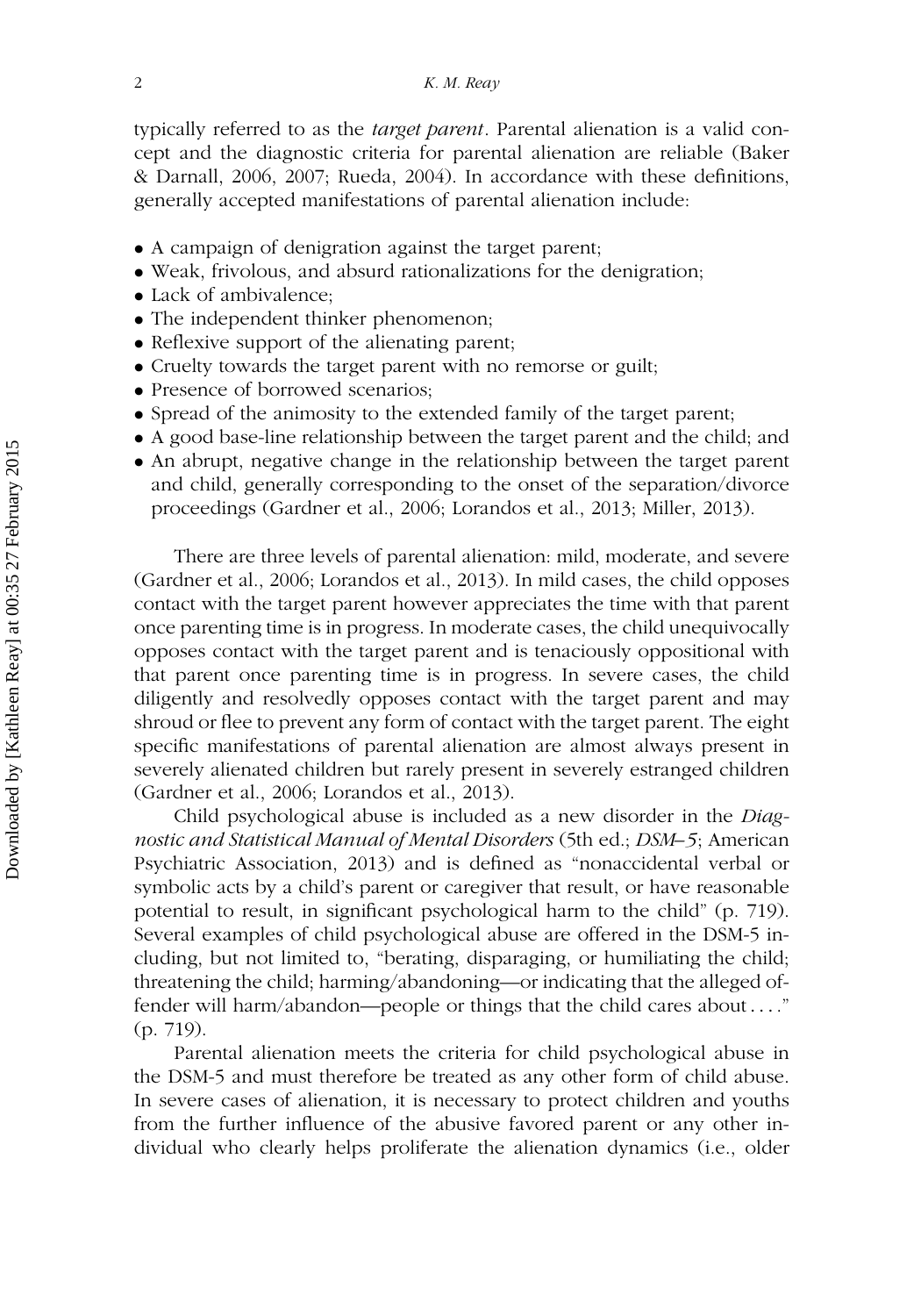siblings, grandparents or step-parents). Empirical evidence and clinical literature have consistently revealed that the greater the level of severity in parental alienation cases, the greater the likelihood that the child and rejected parent will not reconcile with or without traditional therapeutic approaches (Darnall, 2010; Gardner et al., 2006; Reay, 2007, 2011; Warshak, 2010a). This article will present rationale for the gross failure of traditional therapeutic approaches that attempt to treat severely alienated children and their family members. Additionally, the Family Reflections Reunification Program (FRRP) for severely alienated children and their family members will be introduced. Preliminary outcome data on this highly specialized program will also be discussed.

#### EXPLANATION FOR THE GROSS FAILURE OF TRADITIONAL THERAPEUTIC APPROACHES

In separation and divorce cases where a child is severely alienated from a once loved parent, traditional therapeutic approaches grossly fail (Darnall, 2010; Fidler et al., 2013; Miller, 2013; Reay, 2011; Warshak, 2010a). Families where parental alienation exist are not a matter of business as usual; entirely different therapeutic skills are needed. For example, the heads of these toxic families have been described as cult leaders (Baker, 2005). The children and other family members who refuse to be followers of the cult leader are treated with cruelty. Alienated children literally have their critical thinking taken away and are forced to align with the cult leader. This becomes a desperate survival issue for the children. They no longer understand that the rejected parent and relatives that represent one half of their heritage still love them. These rejected family members are helpless in that they are unable to help the child to maintain anything close to an objective reality about their family. Without exposure to healthy people, these children's actions become increasingly bizarre, including accusing the rejected parent of a host of horrible behaviors that he or she has never done.

There are at least ten reasons why traditional therapeutic approaches grossly fail with these types of families. They are:

- 1. Cases of parental alienation tend to be highly counterintuitive to anyone who is not a specialist or subspecialist in alienation and estrangement (Miller, 2013).
- 2. The treatment for severely alienated children and their family members is entirely different from that of mild or moderate alienation cases (Gardner et al., 2006).
- 3. Numerous therapists who are not trained in the specialized techniques that these families require often fall into the trap of believing the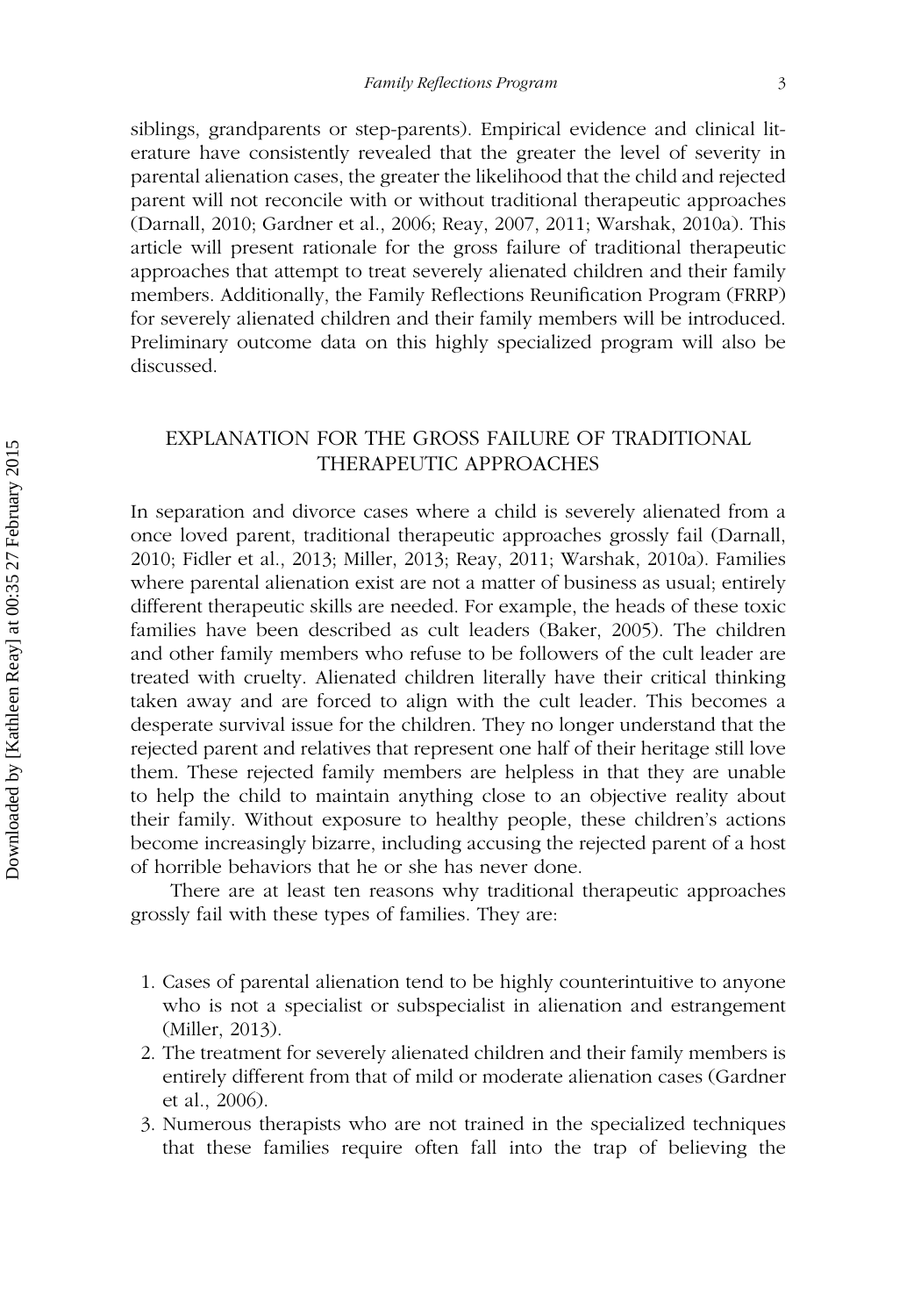alienating parent and the programmed child and make the egregious mistake of contributing to the problem. This phenomenon is often referred to as "third party alienation" (Garber, 2004).

- 4. Some therapists will team up with the alienating parent and the alienated child. The target parent is excluded. In doing so, these clinicians run the risk of creating complete family annihilation. They get so caught up in the alienator's and child's manipulation and delusional thinking that they lose sight of the realities of parental alienation. They may even form a strong bias against the target parent.
- 5. Untrained child protection workers and clinicians may not be able to accurately assess the differences between true allegations of child abuse and false allegations of child abuse which are commonly seen in severe cases of parental alienation (Sauber, 2010).
- 6. Parents who make false allegations of child abuse, conceivably those who are obsessively determined to annihilate the child's relationship with the target parent, are likely to demonstrate characteristics of various personality disorders. In particular, borderline personality disorder; narcissistic personality disorder; paranoid personality disorder; or sociopathic traits (Darnall, 2010; Gardner et al., 2006; Lorandos et al., 2013; Miller, 2013).
- 7. In severe cases, the alienating parent and alienated child are too determined and too delusional to respond to any form of traditional therapy (Fidler et al., 2013).
- 8. In court-ordered as well as non-court-ordered cases, alienating parents will fire therapists who question their motives and actions. If the therapy is focused on improving the relationship between the child and the rejected parent, then the favored parent will stop the child from seeking further interventions. It is not uncommon for alienating parents to "shop around" for clinicians who will eventually buy into their delusional thinking and manipulative games.
- 9. In court-ordered and non-court-ordered cases, alienating parents and alienated children are typically not motivated to attend therapy. They are obsessively determined to undermine both the therapist and the therapy (Darnall, 2010; Fidler et al., 2013; Miller, 2013; Reay, 2011; Sauber, 2010).
- 10. In traditional therapeutic settings, no attempt is made to physically remove the severely alienated child from the toxic home environment. The therapist attempts to influence the child for one hour a week while the child continues to reside with the alienating parent for the rest of the week (Miller, 2013).

All in all, the reality is that typical or conventional office therapy is virtually never successful in severe cases, and often makes things catastrophically worse (Miller, 2013; Sauber, 2010).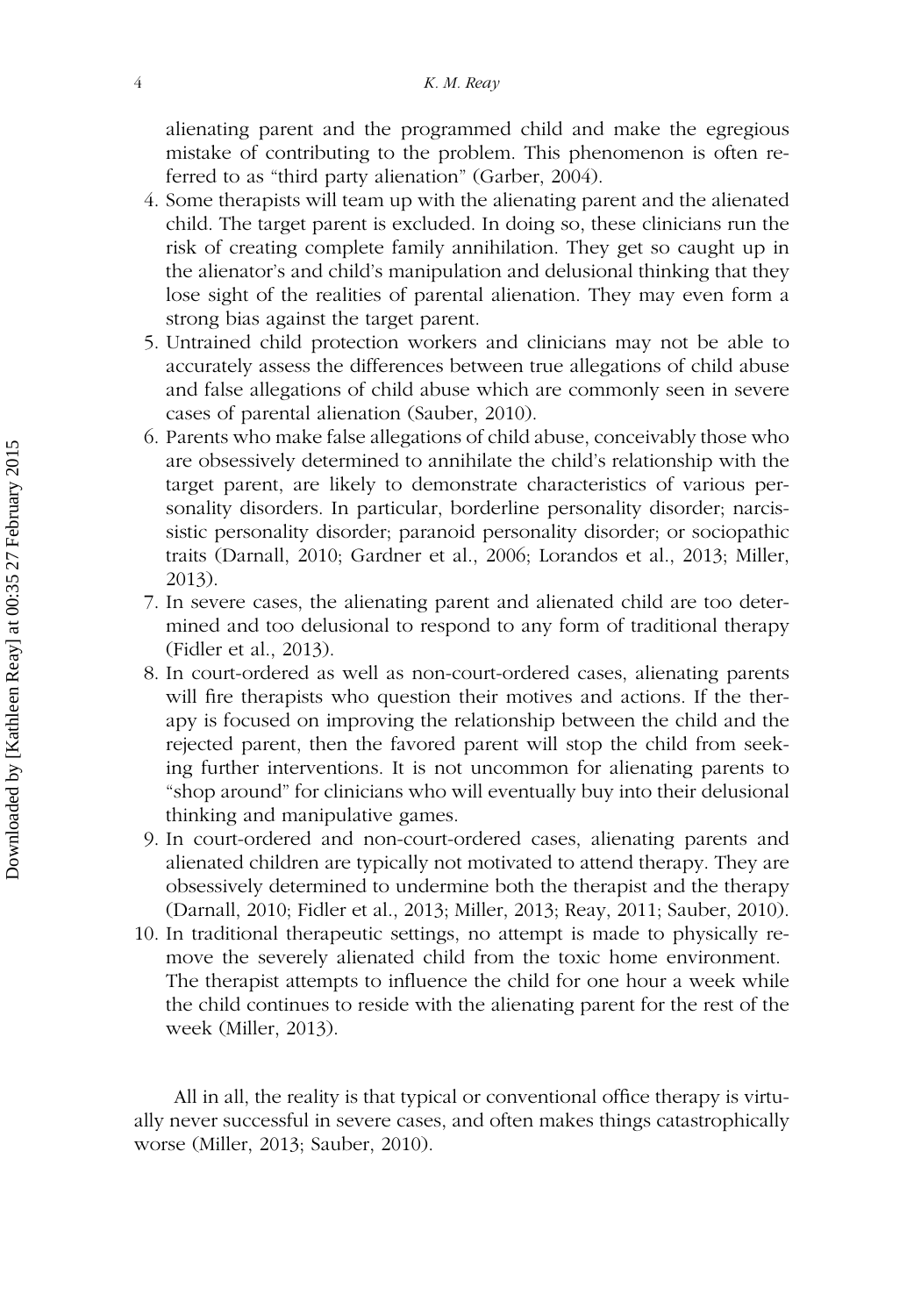### ORIGINS OF THE FAMILY REFLECTIONS REUNIFICATION PROGRAM (FRRP)

The FRRP was envisioned over 7 years ago, at which time the founder was a child custody evaluator and family therapist experienced with high-conflict separation and divorce cases in which many assessment and counseling experiences involved children and their siblings rejecting a once loving parent for no legitimate reasons. It was soon recognized that traditional therapeutic approaches were futile with this specialized population.

In 2007, the founder purchased a spacious property in the Okanagan Valley, British Columbia, Canada with the intent of it one day becoming a unique year-round retreat for the purpose of reunifying children with their rejected parents. The following 3 years consisted of keeping up-to-date on empirical research and clinical literature on high-conflict divorce, alienation and estrangement (e.g., Baker, 2005, Baker & Darnall, 2007; Bernet, 2010; Gardner et al., 2006; Warshak, 2010a), the link between child psychological abuse and child neurodevelopment (e.g., Siegel, D.J., 2012; Teicher, 2002; Yates, 2007), and best practices for teaching children through the use of multimedia (e.g., Brunye, Taylor, Rapp, & Spiro, 2006; Deimann & Keller, 2006; Rosen & Salomon, 2007). Additionally, the founder researched two wellknown reunification programs—Family Bridges: A Workshop for Troubled and Alienated Parent-Child Relationships, originally developed by Randy Rand and later refined by Rand and Warshak (Kelly, 2010; Warshak, 2010a, b; Warshak & Otis, 2010), and the Overcoming Barriers Program (Sullivan, Ward, & Deutsch, 2010). From there, the current FRRP model developed, drawn upon the strengths of both reunification programs and best practices for multimedia learning. Subsequently, the FRRP founder facilitated training programs for mental health professionals throughout various parts of the United States and Canada. At the time this article was written, over 2,000 clinicians have become certified FRRP on-call independent contractors for the program's aftercare counseling services. After launching successful pilot programs in 2012, the FRRP came to fruition in the spring of 2013.

#### PROGRAM OBJECTIVES

The primary objective of the FRRP is to reconcile children between 8 and 18 years of age with their normative rejected parent to foster a healthy relationship between the child and his or her rejected parent. This specialized program facilitates a swift, emotionally safe reunification between children and rejected parents, provides favored parents with necessary emotional support and assistance during that time, and provides other necessary intervention strategies for maintaining a successful reunification. This intervention model works very well with high-conflict families that exhibit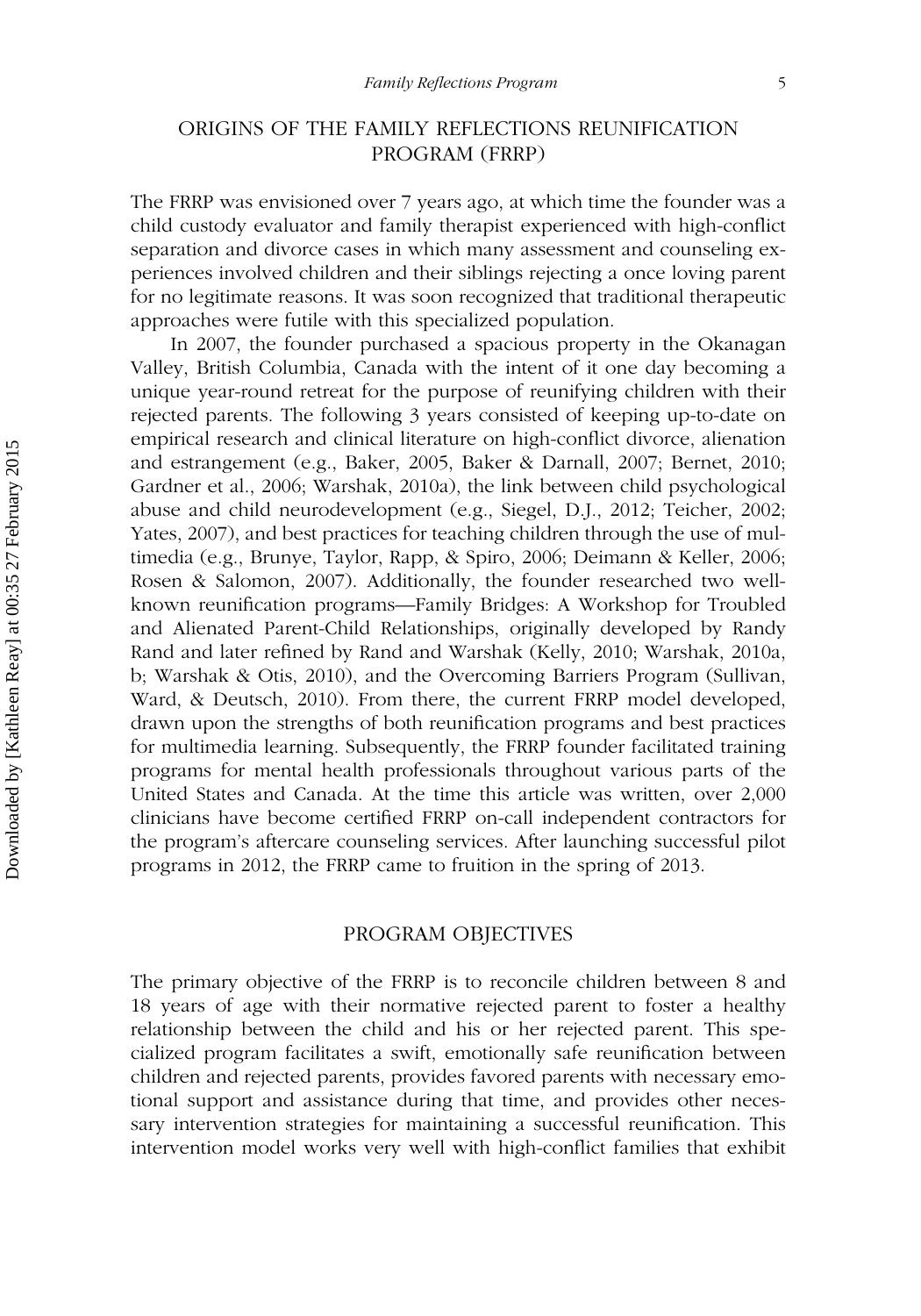extremely rigid organizational patterns. Trends suggest that the most effective treatment response for these cases is a family-systems approach involving the children, father, mother, step-parents, step-siblings, and sometimes other members of the family such as grandparents (Fidler & Bala, 2010; Fidler et al., 2013; Sullivan et al., 2010).

#### SIX KEY COMPONENTS

The FRRP consists of six major components. They are the following:

- 1. The child and his or her siblings initially attend the retreat facility without having any contact with either parent (referred to as "the transition phase").
- 2. The child subsequently begins a psycho-educational program that leads to the reunification process with the rejected parent (referred to as "the reunification phase").
- 3. The rejected parent arrives at the retreat and begins working with a psychologist in preparation for a successful reunification.
- 4. The child and rejected parent engage in various psycho-educational and outdoor experiential programs separately and then together after they have successfully reconnected with each other. Prior to exiting the program, the child and parent share the same large living quarters and enjoy a special celebration chosen by the child (referred to as "the departure phase").
- 5. The favored parent seeks counseling with a trained and certified FRRP therapist in his or her own locale. Or, if that is not possible, the favored parent seeks counseling with a trained, certified FRRP therapist near the retreat or via a safe, secure video-conferencing service.
- 6. A strong continuing care plan supports the reunification process and is an important key to obtaining long-term success (referred to as "the follow-up phase"). In a vast majority of cases, the aftercare plan is established long before the child and rejected parent arrive at the retreat. As the on-site program draws to a close, clients work with their therapists to develop future plans of action. This ensures that the elements of a good recovery plan are in place before the family leaves. The plan may include individual and family therapy by a trained and certified FRRP therapist located near the family's home or continued involvement via phone or Internet with the on-site therapists at the retreat facility.

#### PROGRAM GOALS

There are eight primary goals of the program:

- 1. Promote healthy child adjustment;
- 2. Improve the child's critical thinking skills;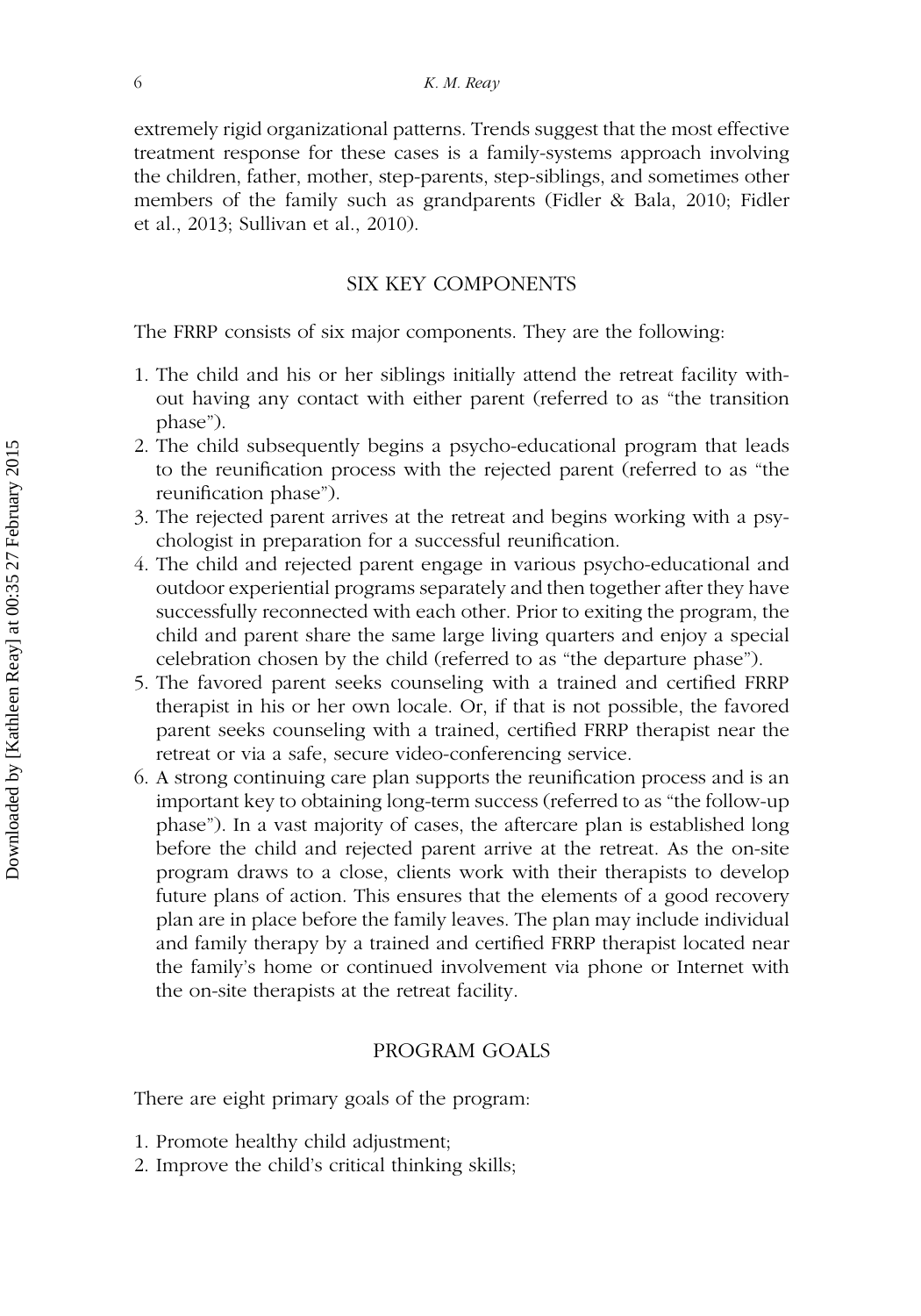- 3. Help the child understand how and why the alienation occurred;
- 4. Help the favored parent understand how and why the alienation occurred;
- 5. Work with each family member to help create more appropriate parentparent and parent-child roles, responsibilities, and boundaries;
- 6. Strengthen each parent's ability to communicate with each other and resolve relevant parent-parent and parent-child conflicts;
- 7. Maintain the reunification process; and
- 8. Promote relationships between the child and both parents unless there are specific circumstances that preclude such a relationship.

#### ENROLLMENT SUITABILITY

The FRRP is suitable for all children between 8 and 18 years of age who resist or refuse contact with a normative parent. FRRP is often utilized in circumstances in which traditional therapy has not proven successful in fostering a healthy relationship between children and the rejected normative parent. The FRRP is suitable for severely alienated children and youths who have phobic reactions and refuse contact with the rejected parent. This program is also suitable for severely alienated children and youths who threaten risk of flight, risk of harm to self, or risk of harm to the rejected parent. This program is also suitable for some hybrid cases.

The FRRP is not suitable for children who are realistically estranged from a parent because of (a) clinically significant parental abuse or neglect, (b) child trauma because of exposure to domestic violence, (c) parental history of unreasonably inept or harsh discipline, (d) parental history of incarceration, (e) harm from parental substance abuse or dependency, and (f) major untreated parental mental illness or medical illness.

#### REFERRALS AND INTAKE

Referrals for the FRRP are generally provided by the family court community across Canada and the United States through word-of-mouth to fellow court professionals, word-of-mouth between child-custody evaluators and other mental health professionals, presentations at mental health and legal conferences, social media connections, dissemination of brochures and other publications, and international television and radio appearances by the founder of the program.

Acceptance into the FRRP requires a court order for a suspension of direct and indirect contact between the alienating parent and the child for a period of time until the child's resilience to any negative messaging or to an enmeshed relationship can be rebuilt and the child's attachment to the rejected parent rebuilt. Acceptance also generally requires a court order for a reversal of custody in favor of the rejected parent that may or may not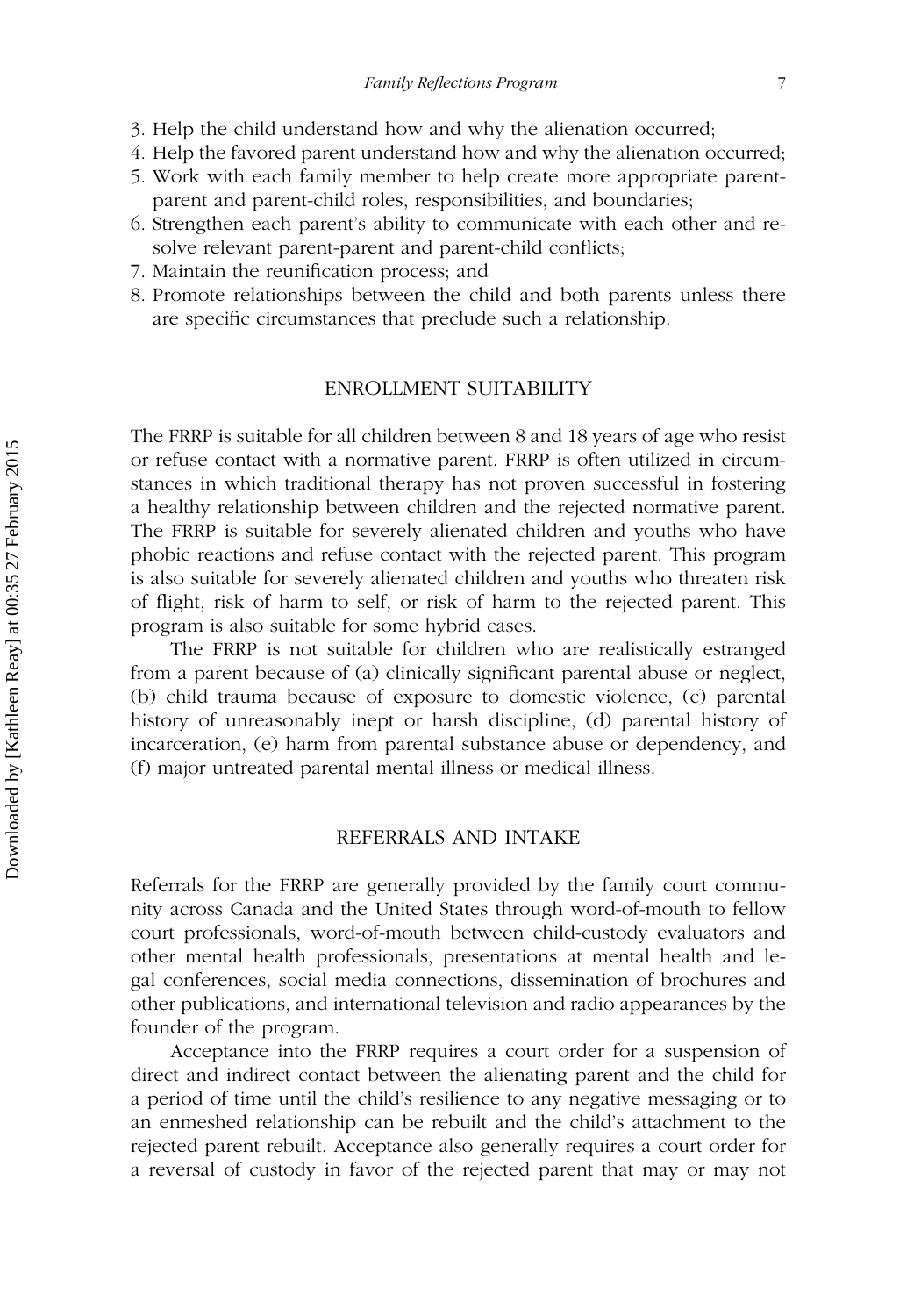be permanent, the duration of which can be determined by the alienator's response to counseling, including the parent's insight, judgment, conduct, behavior and parenting skills. Collaborative work is essential between the rejected parent, his or her attorney, and the FRRP clinical director during the intake process.<sup>1</sup>

#### PRELIMINARY OUTCOME DATA

The FRRP was piloted in March 2012 with 12 families. The sample of rejected parents comprised of 6 mothers and 6 fathers. A total of 22 children attended the retreat—14 boys and 8 girls. Prior to beginning the retreat, 2 children had restricted adverse contact with the rejected parent and 20 children had no contact with the rejected parent for a significant period of time ( $\bar{x} = 26$ ) months).

In each case, a rejected parent and child(ren) went through together as one family with no other families at the retreat facility. Each family consisted of at least one youth ranging from either 8 to 12 years of age for one pilot study, or 13 to 18 years of age for a second pilot study, the rejected parent, and the favored parent. The child(ren) and rejected parent attended the retreat for 4 days and 5 nights, while the favored parent began therapy with a trained and certified FRRP therapist in his or her locale.

In each family's case, there had been at least one previous failed attempt at counseling. The courts were satisfied that it would be in the best interests of the children for the rejected parents to have the rights and responsibilities of primary care of the children and for the children to have temporary suspended contact with their favored parents. Comprehensive child custody evaluations, court reports, rejected parents' reports, and the failure of prior counseling attempts were all utilized to determine the degree of the child's resistance and his or her refusal to have contact with the rejected parent at the outset of the retreat and then compare it with the same data as evaluated at the end of the retreat.

The pilot revealed a 95% success rate (21 of the 22 children) in reestablishing a relationship between the children and their once-rejected parents between the second and third day of the retreat as evidenced by the children's statements, parents' statements, and observations of the multidisciplinary team at the retreat. A 16-year-old participant was prematurely released from the retreat. At the beginning of the program he learned that his favored parent (mother) had just been diagnosed with a terminal illness and would likely pass away within 3–4 months. The youth naturally began to undergo anticipatory grieving. It was mutually agreed by all parties, including his rejected father, that it was not an appropriate time to undergo the reunification process given the acute situational factors.

The rest of the families in the FRRP pilot were followed at 3-month, 6-month, 9-month, and 12-month intervals. The 21 children and their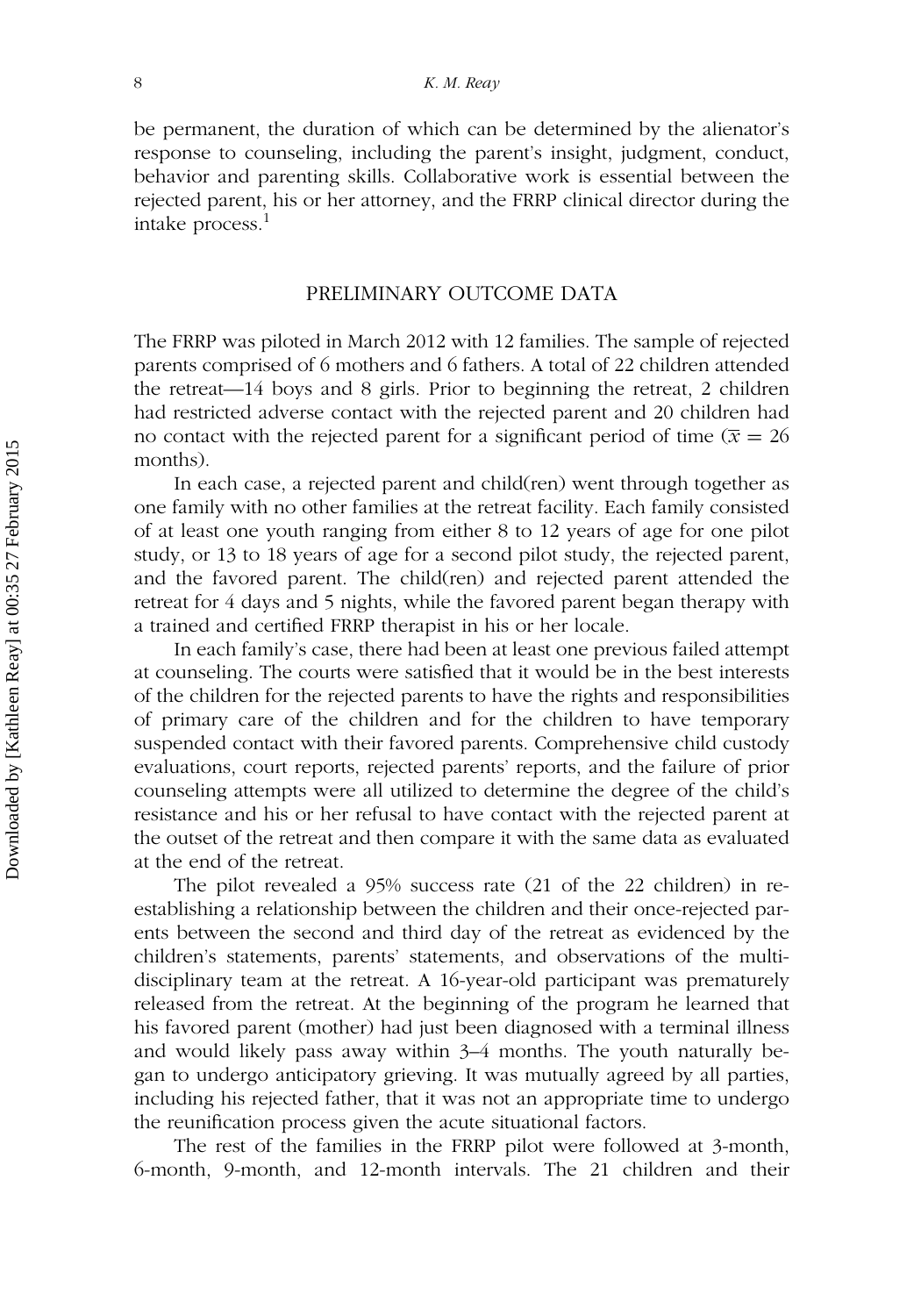once-rejected parents maintained positive, healthy, loving attachments with each other as evidenced by the children's own statements, by the oncerejected parents' own statements, and by the observations of the aftercare counselors. The majority of favored parents made positive strides during the program.

The FRRP preliminary outcome findings also clearly demonstrated that a sudden unexpected separation from the favored parent is not harmful or traumatic for a child when an effective transfer in custody occurs. Once children are removed from the favored parent, and any other extended family member involved in the alienation dynamics, they begin to feel emotionally safe and steadfastly reconnect with the rejected parent. As such, an interim reversal of custody in favor of the rejected parent and a temporary suspension of direct and indirect contact between the child and favored parent seem necessary when other judicial or mental health remedies have not worked. The latter findings are consistent with other mental health and legal professionals who "have repeatedly observed that once out of the orbit of the preferred parent, an alienated child can transform very well, sometimes very quickly, from staunchly resisting the rejected parent, to being able to show and receive love from that parent" (Fidler et al., 2013, p. 228). Moreover, removing the child from a toxic environment to cease child psychological abuse is indicated in severe cases of alienation because a continued strong bond with a favored parent is not a healthy attachment and the long-term consequences are devastating (Baker, 2005; Fidler et al., 2013; Reay, 2007, 2011; Warshak, 2010a).

#### **CONCLUSION**

Parental alienation is a form of child psychological abuse. Traditional therapeutic approaches do not work in severe parental alienation cases. There are at least ten major reasons why traditional therapeutic remedies are not effective with this specialized population. The FRRP was piloted in 2012. Preliminary outcome evidence demonstrated a 95% success rate after children and their rejected parents attended an intensive 4-day retreat. The participants were reevaluated at 3-month, 6-month, 9-month, and 12-month followups. The children and their former rejected parents continued to demonstrate a 95% success rate in maintaining healthy attachments following the 4-day intervention. Preliminary evidence also demonstrated that once children are safely removed from the alienating parent, and any other extended family member involved in the alienation dynamics, they begin to feel emotionally safe and steadfastly reconnect with the rejected parent. Specific court-ordered terms are necessary for acceptance into the FRRP.<sup>2</sup>

Preliminary outcomes were based on a small sample and descriptive statistics. It would have been more suitable for an outside source to have conducted the pilot. Although the way of measuring family members' progress at different intervals over a period of 1 year was helpful and enlightening,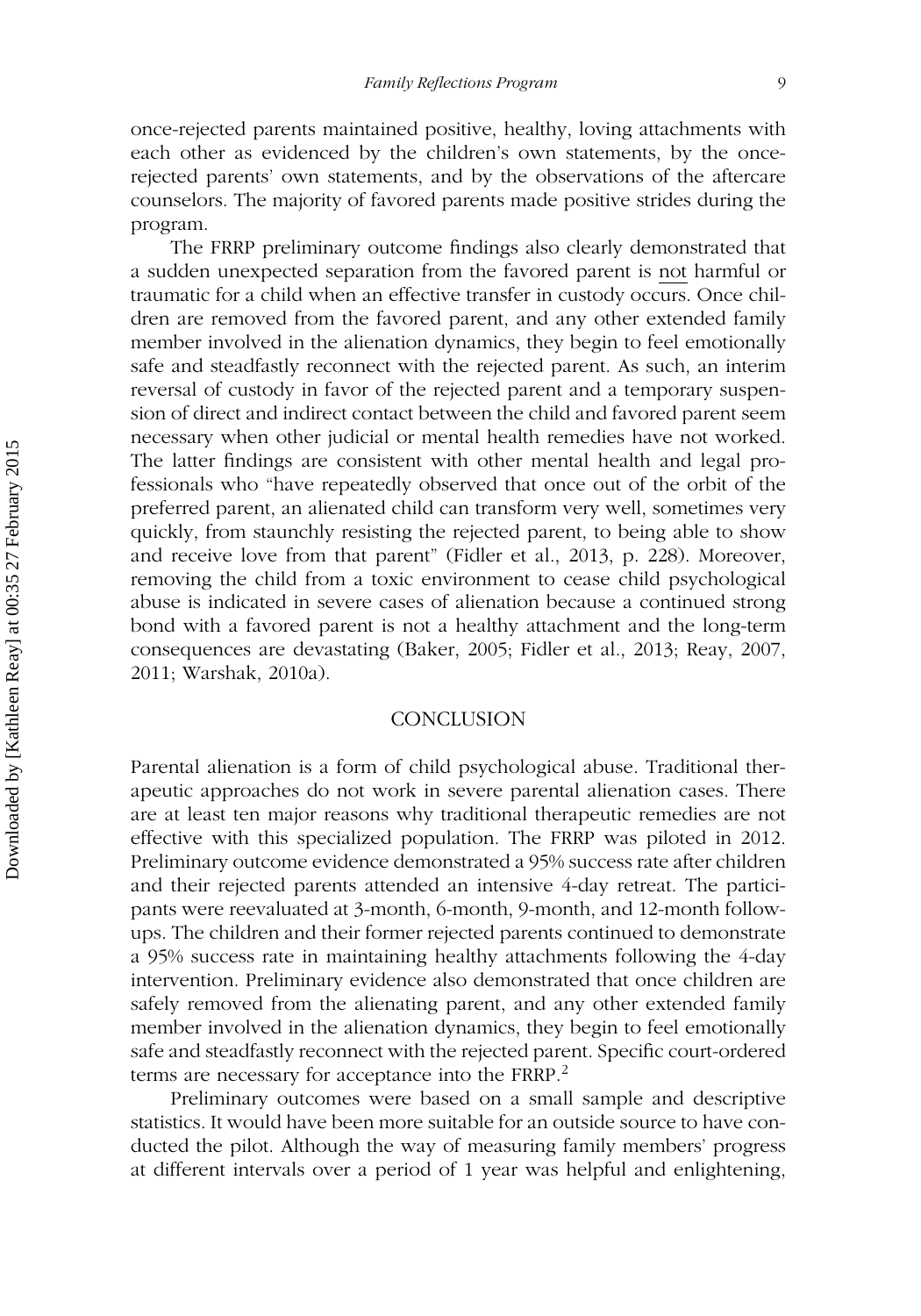the FRRP has since been measuring children's progress by administering the Parental Acceptance and Rejection/Control Questionnaires (PARQ/Control) (Rohner & Khaleque, 2005) at 6 different intervals—prior to the start of the retreat component, prior to the discharge of the retreat component and at 3-month, 6-month, 9-month, and 12-month intervals.

Future research will need to look at larger samples and consider the PARQ/Control instrument or other means of measuring the program's outcomes. Future research will also need to control for other variables to make more definitive conclusions. A randomized control trial of various reunification programs would also be advantageous to conduct in the future.

#### **NOTES**

1. A lengthier discussion of these topics is available upon contact with the author.

2. A lengthier discussion of sub-sections in this paper is available upon contact with the author.

#### REFERENCES

- American Psychiatric Association. (2013). *Diagnostic and statistical manual of mental disorders (*5th ed.*)*. Arlington, VA: American Psychiatric Publishing.
- Baker, A. J. L. (2005). The cult of parenthood: A qualitative study of parental alienation. *Cultic Studies Review*, *4*(1), 1–29.
- Baker, A. J. L., & Darnall, D. (2006). Behaviors and strategies employed in parental alienation: A survey of parental experiences. *Journal of Divorce & Remarriage*, *45*, 97–124.
- Baker, A. J. L., & Darnall, D. (2007). A construct study of the eight symptoms of severe parental alienation syndrome: A survey of parental experience. *Journal of Divorce & Remarriage*, *47*, 55–75.
- Bernet, W. (Ed.). (2010). *Parental alienation, DSM-5, and ICD-11*. Springfield, IL: Charles C Thomas.
- Brunye, T., Taylor, H., Rapp, D., & Spiro, A. (2006). Learning procedures: The role of working memory in multimedia learning experiences. *Applied Cognitive Psychology*, *20*, 917–940.
- Darnall, D. (2010). *Beyond divorce casualties: Reunifying the alienated family*. Lanham, MD: Taylor Trade Publishing.
- Deimann, M., & Keller, J. (2006). Volitional aspects of multimedia learning. *Journal of Educational Multimedia and Hypermedia*, *15*(2), 137–158.
- Fidler, B. J., & Bala, N. (2010). Children resisting postseparation contact with a parent: Concepts, controversies, and conundrums. *Family Court Review*, *48*(1), 10–47.
- Fidler, B. J., Bala, N., & Saini, M. A. (2013). *Children who resist postseparation parental contact: A differential approach for legal and mental health professionals*. New York, NY: Oxford University Press.
- Garber, B. D. (2004). Therapist alienation: Foreseeing and forestalling dynamics undermining therapies with children. *Professional Psychology: Research and Practice*, *35*(4), 357–363.